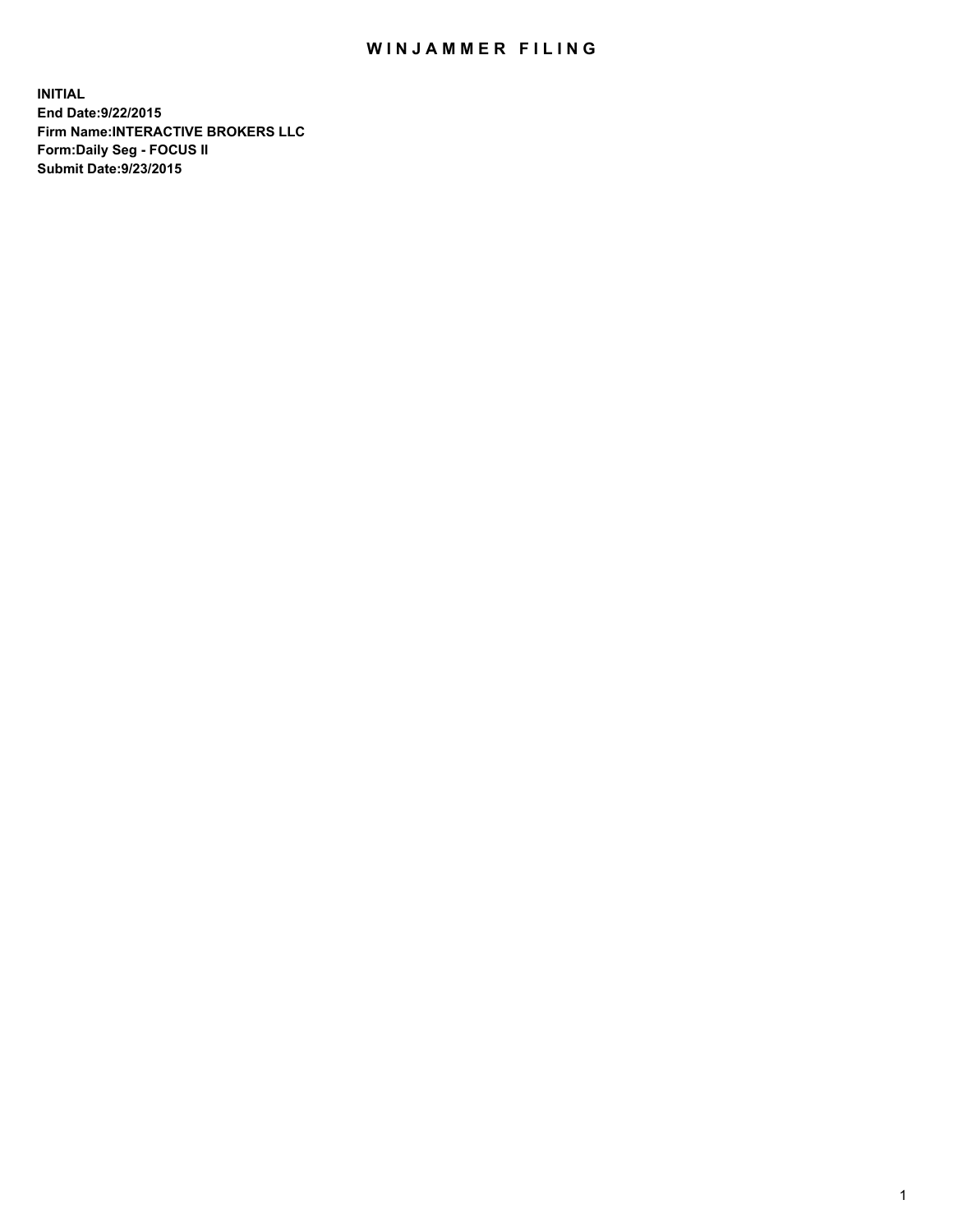## **INITIAL End Date:9/22/2015 Firm Name:INTERACTIVE BROKERS LLC Form:Daily Seg - FOCUS II Submit Date:9/23/2015 Daily Segregation - Cover Page**

| Name of Company<br><b>Contact Name</b><br><b>Contact Phone Number</b><br><b>Contact Email Address</b>                                                                                                                                                                                                                          | <b>INTERACTIVE BROKERS LLC</b><br><b>Michael Ellman</b><br>203-422-8926<br>mellman@interactivebrokers.co<br>$m$ |
|--------------------------------------------------------------------------------------------------------------------------------------------------------------------------------------------------------------------------------------------------------------------------------------------------------------------------------|-----------------------------------------------------------------------------------------------------------------|
| FCM's Customer Segregated Funds Residual Interest Target (choose one):<br>a. Minimum dollar amount: ; or<br>b. Minimum percentage of customer segregated funds required:% ; or<br>c. Dollar amount range between: and; or<br>d. Percentage range of customer segregated funds required between: % and %.                       | $\overline{\mathbf{0}}$<br>0<br>155,000,000 245,000,000<br>00                                                   |
| FCM's Customer Secured Amount Funds Residual Interest Target (choose one):<br>a. Minimum dollar amount: ; or<br>b. Minimum percentage of customer secured funds required:%; or<br>c. Dollar amount range between: and; or<br>d. Percentage range of customer secured funds required between: % and %.                          | $\overline{\mathbf{0}}$<br>0<br>80,000,000 120,000,000<br>0 <sub>0</sub>                                        |
| FCM's Cleared Swaps Customer Collateral Residual Interest Target (choose one):<br>a. Minimum dollar amount: ; or<br>b. Minimum percentage of cleared swaps customer collateral required:% ; or<br>c. Dollar amount range between: and; or<br>d. Percentage range of cleared swaps customer collateral required between:% and%. | $\overline{\mathbf{0}}$<br>$\underline{\mathbf{0}}$<br>0 <sub>0</sub><br>0 <sub>0</sub>                         |

Attach supporting documents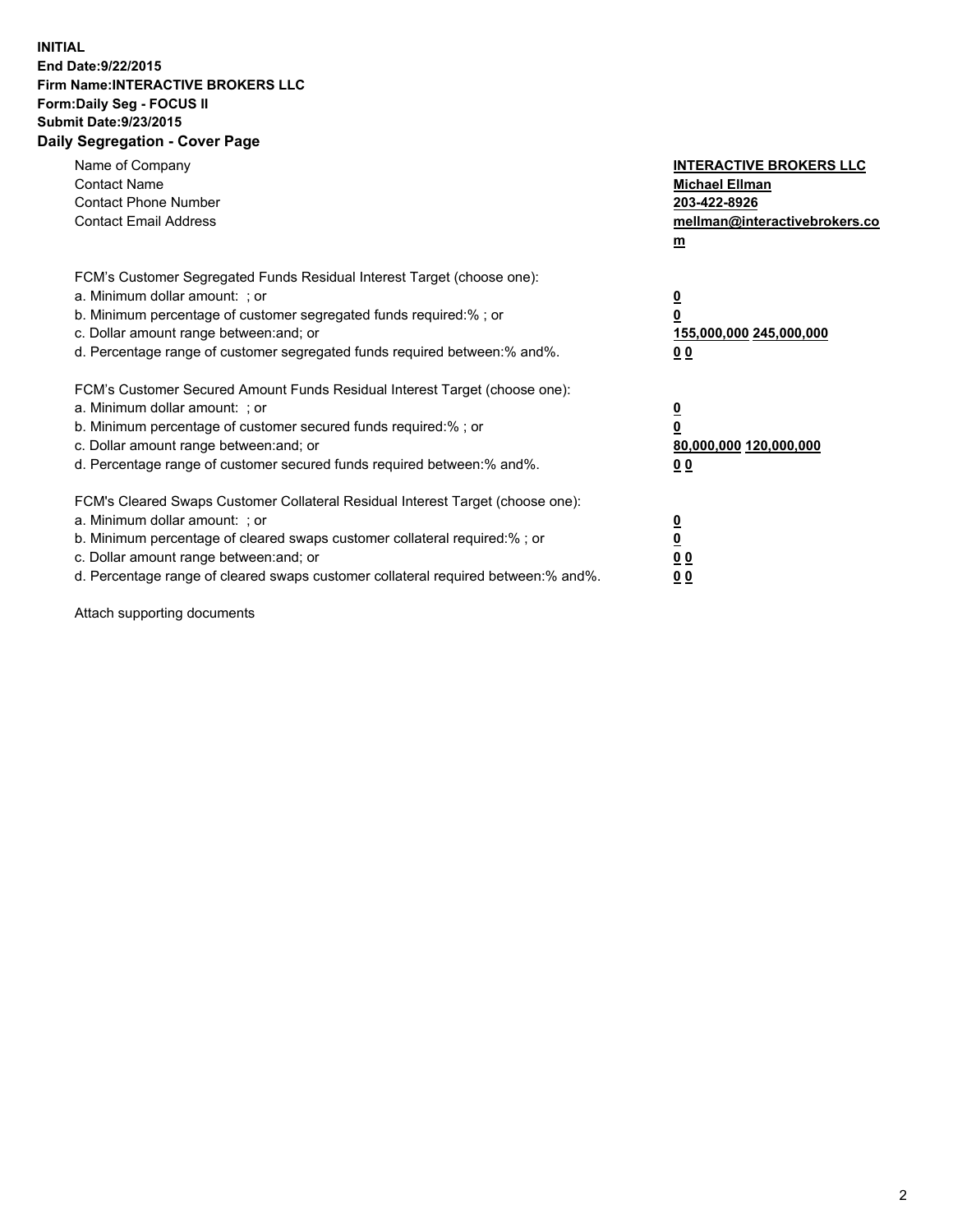## **INITIAL End Date:9/22/2015 Firm Name:INTERACTIVE BROKERS LLC Form:Daily Seg - FOCUS II Submit Date:9/23/2015 Daily Segregation - Secured Amounts**

|     | Daily Jegregation - Jeculed Aniounts                                                                       |                                  |
|-----|------------------------------------------------------------------------------------------------------------|----------------------------------|
|     | Foreign Futures and Foreign Options Secured Amounts                                                        |                                  |
|     | Amount required to be set aside pursuant to law, rule or regulation of a foreign                           | $0$ [7305]                       |
|     | government or a rule of a self-regulatory organization authorized thereunder                               |                                  |
| 1.  | Net ledger balance - Foreign Futures and Foreign Option Trading - All Customers                            |                                  |
|     | A. Cash                                                                                                    | 358,539,335 [7315]               |
|     | B. Securities (at market)                                                                                  | $0$ [7317]                       |
| 2.  | Net unrealized profit (loss) in open futures contracts traded on a foreign board of trade                  | -14,445,156 [7325]               |
| 3.  | Exchange traded options                                                                                    |                                  |
|     | a. Market value of open option contracts purchased on a foreign board of trade                             | <b>55,202</b> [7335]             |
|     | b. Market value of open contracts granted (sold) on a foreign board of trade                               | -79,656 [7337]                   |
| 4.  | Net equity (deficit) (add lines 1.2. and 3.)                                                               | 344,069,725 [7345]               |
| 5.  | Account liquidating to a deficit and account with a debit balances - gross amount                          | 330, 345 [7351]                  |
|     | Less: amount offset by customer owned securities                                                           | 0 [7352] 330,345 [7354]          |
| 6.  | Amount required to be set aside as the secured amount - Net Liquidating Equity                             | 344,400,070 [7355]               |
|     | Method (add lines 4 and 5)                                                                                 |                                  |
| 7.  | Greater of amount required to be set aside pursuant to foreign jurisdiction (above) or line                | 344,400,070 [7360]               |
|     | 6.                                                                                                         |                                  |
|     | FUNDS DEPOSITED IN SEPARATE REGULATION 30.7 ACCOUNTS                                                       |                                  |
| 1.  | Cash in banks                                                                                              |                                  |
|     | A. Banks located in the United States                                                                      | 5,200,149 [7500]                 |
|     | B. Other banks qualified under Regulation 30.7                                                             | 0 [7520] 5,200,149 [7530]        |
| 2.  | Securities                                                                                                 |                                  |
|     | A. In safekeeping with banks located in the United States                                                  | 361, 143, 722 [7540]             |
|     | B. In safekeeping with other banks qualified under Regulation 30.7                                         | 0 [7560] 361,143,722 [7570]      |
| 3.  | Equities with registered futures commission merchants                                                      |                                  |
|     | A. Cash                                                                                                    | $0$ [7580]                       |
|     | <b>B.</b> Securities                                                                                       | $0$ [7590]                       |
|     | C. Unrealized gain (loss) on open futures contracts                                                        | $0$ [7600]                       |
|     | D. Value of long option contracts                                                                          | $0$ [7610]                       |
|     | E. Value of short option contracts                                                                         | 0 [7615] 0 [7620]                |
| 4.  | Amounts held by clearing organizations of foreign boards of trade                                          |                                  |
|     | A. Cash                                                                                                    | $0$ [7640]                       |
|     | <b>B.</b> Securities                                                                                       | $0$ [7650]                       |
|     | C. Amount due to (from) clearing organization - daily variation                                            | $0$ [7660]                       |
|     | D. Value of long option contracts                                                                          | $0$ [7670]                       |
|     | E. Value of short option contracts                                                                         | 0 [7675] 0 [7680]                |
| 5.  | Amounts held by members of foreign boards of trade                                                         |                                  |
|     | A. Cash                                                                                                    | 92,350,808 [7700]                |
|     | <b>B.</b> Securities                                                                                       | $0$ [7710]                       |
|     | C. Unrealized gain (loss) on open futures contracts                                                        | -5,824,066 [7720]                |
|     | D. Value of long option contracts                                                                          | 55,210 [7730]                    |
|     | E. Value of short option contracts                                                                         | -79,656 [7735] 86,502,296 [7740] |
| 6.  | Amounts with other depositories designated by a foreign board of trade                                     | 0 [7760]                         |
| 7.  | Segregated funds on hand                                                                                   | $0$ [7765]                       |
| 8.  | Total funds in separate section 30.7 accounts                                                              | 452,846,167 [7770]               |
| 9.  | Excess (deficiency) Set Aside for Secured Amount (subtract line 7 Secured Statement<br>Page 1 from Line 8) | 108,446,097 [7380]               |
| 10. | Management Target Amount for Excess funds in separate section 30.7 accounts                                | 80,000,000 [7780]                |
| 11. | Excess (deficiency) funds in separate 30.7 accounts over (under) Management Target                         | 28,446,097 [7785]                |
|     |                                                                                                            |                                  |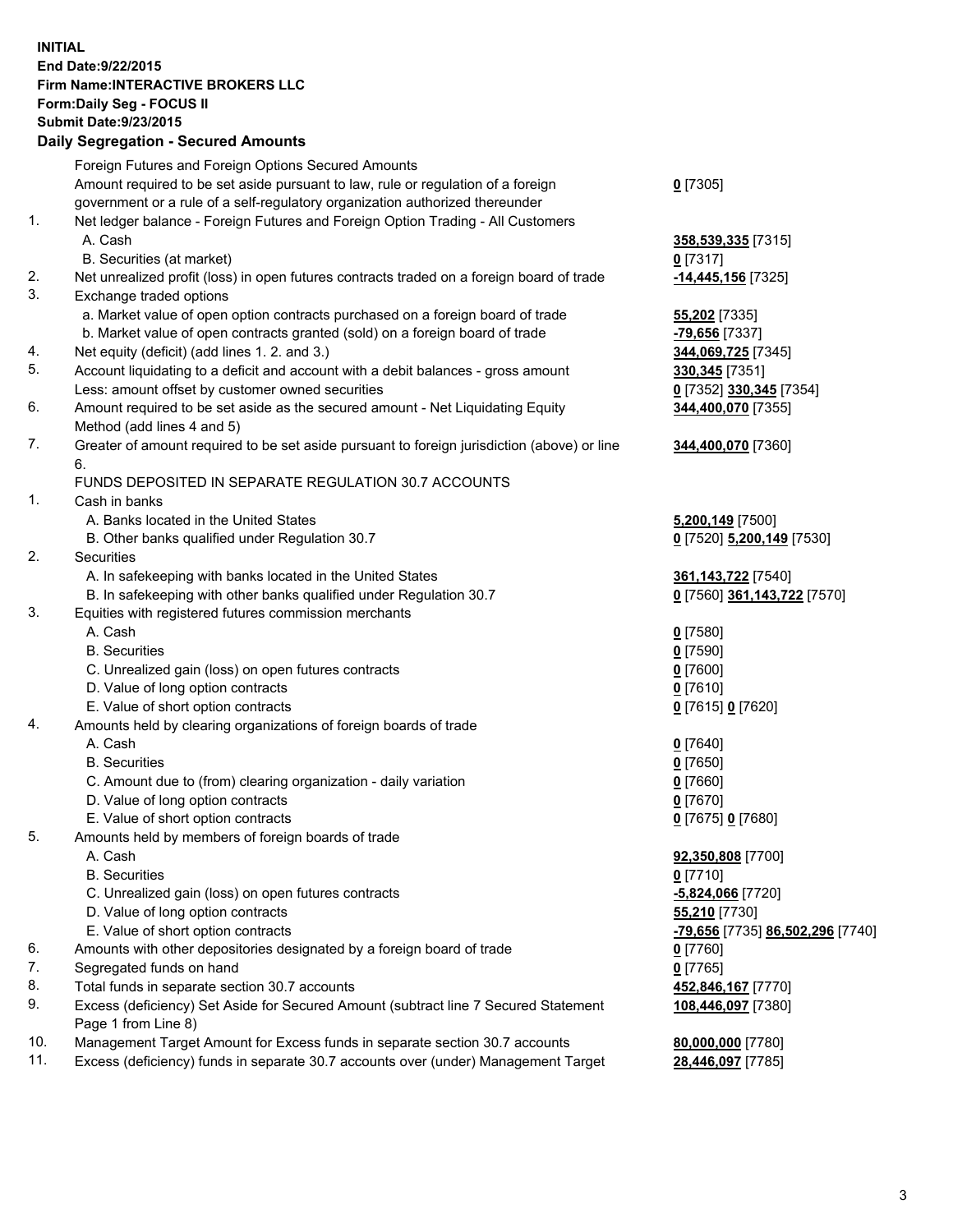**INITIAL End Date:9/22/2015 Firm Name:INTERACTIVE BROKERS LLC Form:Daily Seg - FOCUS II Submit Date:9/23/2015 Daily Segregation - Segregation Statement** SEGREGATION REQUIREMENTS(Section 4d(2) of the CEAct) 1. Net ledger balance A. Cash **2,668,394,478** [7010] B. Securities (at market) **0** [7020] 2. Net unrealized profit (loss) in open futures contracts traded on a contract market **-9,225,738** [7030] 3. Exchange traded options A. Add market value of open option contracts purchased on a contract market **84,454,577** [7032] B. Deduct market value of open option contracts granted (sold) on a contract market **-152,995,832** [7033] 4. Net equity (deficit) (add lines 1, 2 and 3) **2,590,627,485** [7040] 5. Accounts liquidating to a deficit and accounts with debit balances - gross amount **98,524** [7045] Less: amount offset by customer securities **0** [7047] **98,524** [7050] 6. Amount required to be segregated (add lines 4 and 5) **2,590,726,009** [7060] FUNDS IN SEGREGATED ACCOUNTS 7. Deposited in segregated funds bank accounts A. Cash **364,697,608** [7070] B. Securities representing investments of customers' funds (at market) **1,544,955,977** [7080] C. Securities held for particular customers or option customers in lieu of cash (at market) **0** [7090] 8. Margins on deposit with derivatives clearing organizations of contract markets A. Cash **19,730,061** [7100] B. Securities representing investments of customers' funds (at market) **952,339,900** [7110] C. Securities held for particular customers or option customers in lieu of cash (at market) **0** [7120] 9. Net settlement from (to) derivatives clearing organizations of contract markets **-1,620,882** [7130] 10. Exchange traded options A. Value of open long option contracts **84,433,632** [7132] B. Value of open short option contracts **-152,974,938** [7133] 11. Net equities with other FCMs A. Net liquidating equity **0** [7140] B. Securities representing investments of customers' funds (at market) **0** [7160] C. Securities held for particular customers or option customers in lieu of cash (at market) **0** [7170] 12. Segregated funds on hand **0** [7150] 13. Total amount in segregation (add lines 7 through 12) **2,811,561,358** [7180] 14. Excess (deficiency) funds in segregation (subtract line 6 from line 13) **220,835,349** [7190] 15. Management Target Amount for Excess funds in segregation **155,000,000** [7194] 16. Excess (deficiency) funds in segregation over (under) Management Target Amount **65,835,349** [7198]

Excess